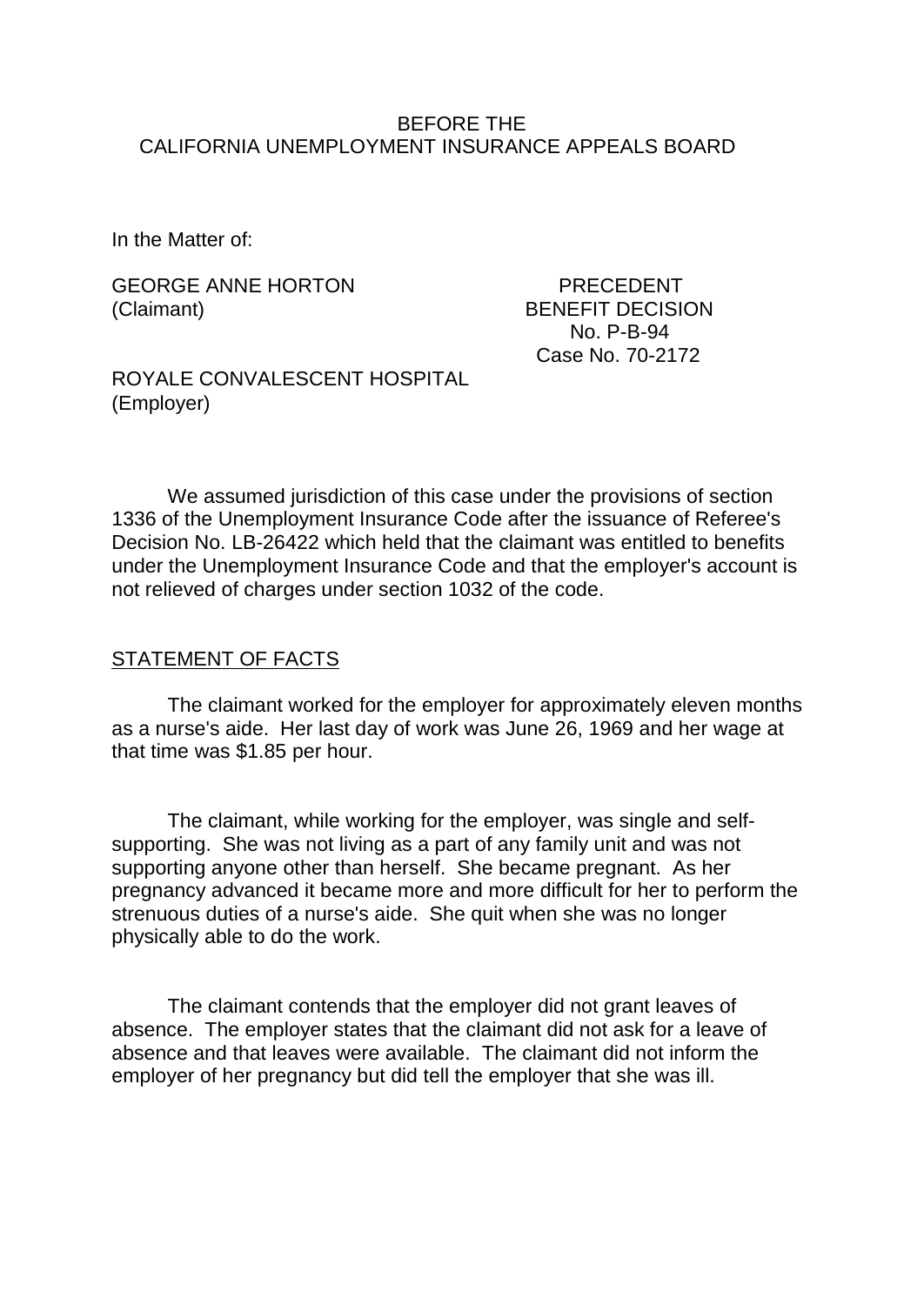## REASONS FOR DECISION

Section 1256 of the California Unemployment Insurance Code provides in part that an individual shall be disqualified for unemployment benefits if "he left his most recent work voluntarily without good cause."

Good cause for leaving work has been defined as a real, substantial and compelling reason of such nature as would cause a reasonable person to take similar action. (Appeals Board Decision No. P-B-27) Under this definition good cause exists for the leaving of work where such work is detrimental to one's health or well-being.

The claimant herein left work because she was unable to perform the work as a result of her pregnancy. Thus, she left her work for good cause. However, this good cause may be negated by her failure to request a leave of absence unless she can be excused for not requesting the leave.

We have never required a claimant to perform a useless act. If the employer does not have a leave of absence policy, the claimant need not request a leave of absence before leaving work. Also, if a claimant is unaware that a leave of absence is available and if the employer fails to offer a leave, after learning of the claimant's problems, the claimant's failure to request a leave of absence is excused. In the instant case the evidence concerning the leave of absence policy of the employer is very sketchy. We merely have the employer's statement that such leaves were available. The employer apparently made no attempt to keep its employees informed of the policy. In any event, the claimant was not aware of any leave of absence policy and the employer did not offer her a leave of absence upon learning of her illness. Under such circumstances, we conclude that the claimant was excused from requesting a leave of absence and left her work with good cause within the meaning of section 1256 of the code.

We must now determine whether the claimant is ineligible for benefits under section 1264 of the code. That section provides in pertinent part as follows:

"Notwithstanding any other provision of this division, an employee who leaves his or her employment to be married or to accompany his or her spouse to or join her or him at a place from which it is impractical to commute to such employment or whose marital or domestic duties cause him or her to resign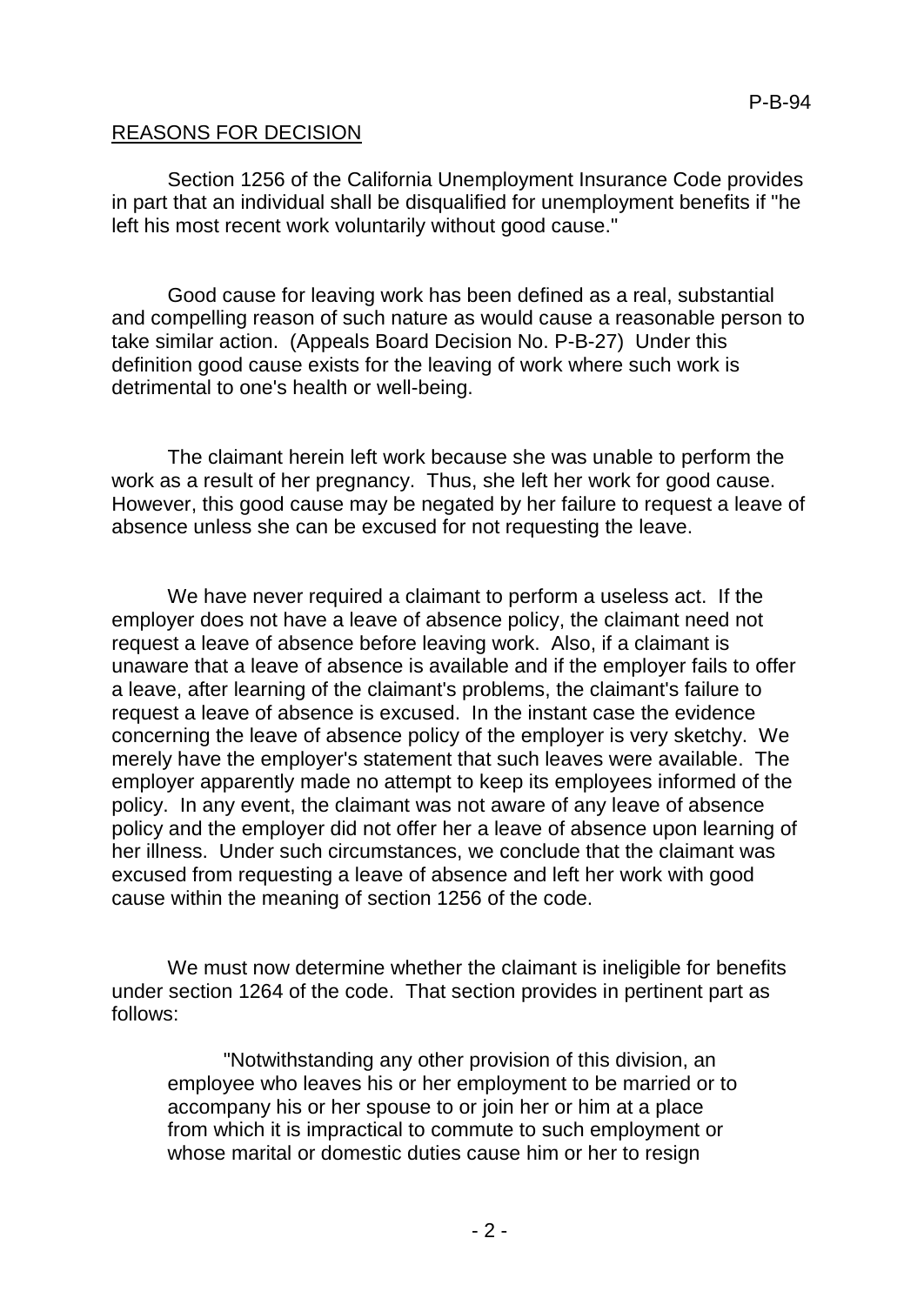from his or her employment shall not be eligible for unemployment insurance benefits for the duration of the ensuing period of unemployment and until he or she has secured bona fide employment subsequent to the date of such voluntary leaving . . . . The provisions of this section shall not be applicable if the individual at the time of such voluntary leaving was and at the time of filing a claim for benefits is the sole or major support of his or her family."

Section 1264-1 of Title 22 of the California Administrative Code provides as follows:

"Marital or Domestic Duties, Family and Major Support of Family Defined. (a) 'Marital duties' include all those duties and responsibilities customarily associated with the married status.

"(b) 'Domestic duties' include those duties which relate to the health, care, or welfare of the family or household and other duties reasonably required for the comfort and convenience of the family or household."

(c) 'Family,' for the purposes of this section, means spouse, or parent, child, brother, sister, grandparent, or grandchild, of either spouse, whether or not the same live in a common household."

"(d) 'Major support' of a family shall be presumed to be the family members, in the order provided below:

"(1) The husband or father

"(2) The wife or mother in any family in which there is no husband or father.

"Notwithstanding the above provisions, in any case in which a member of a family as defined above can show that he or she is providing the major means of support (more than onehalf) then that individual shall be deemed the major support of the family. No more than one person may be the major support of the family."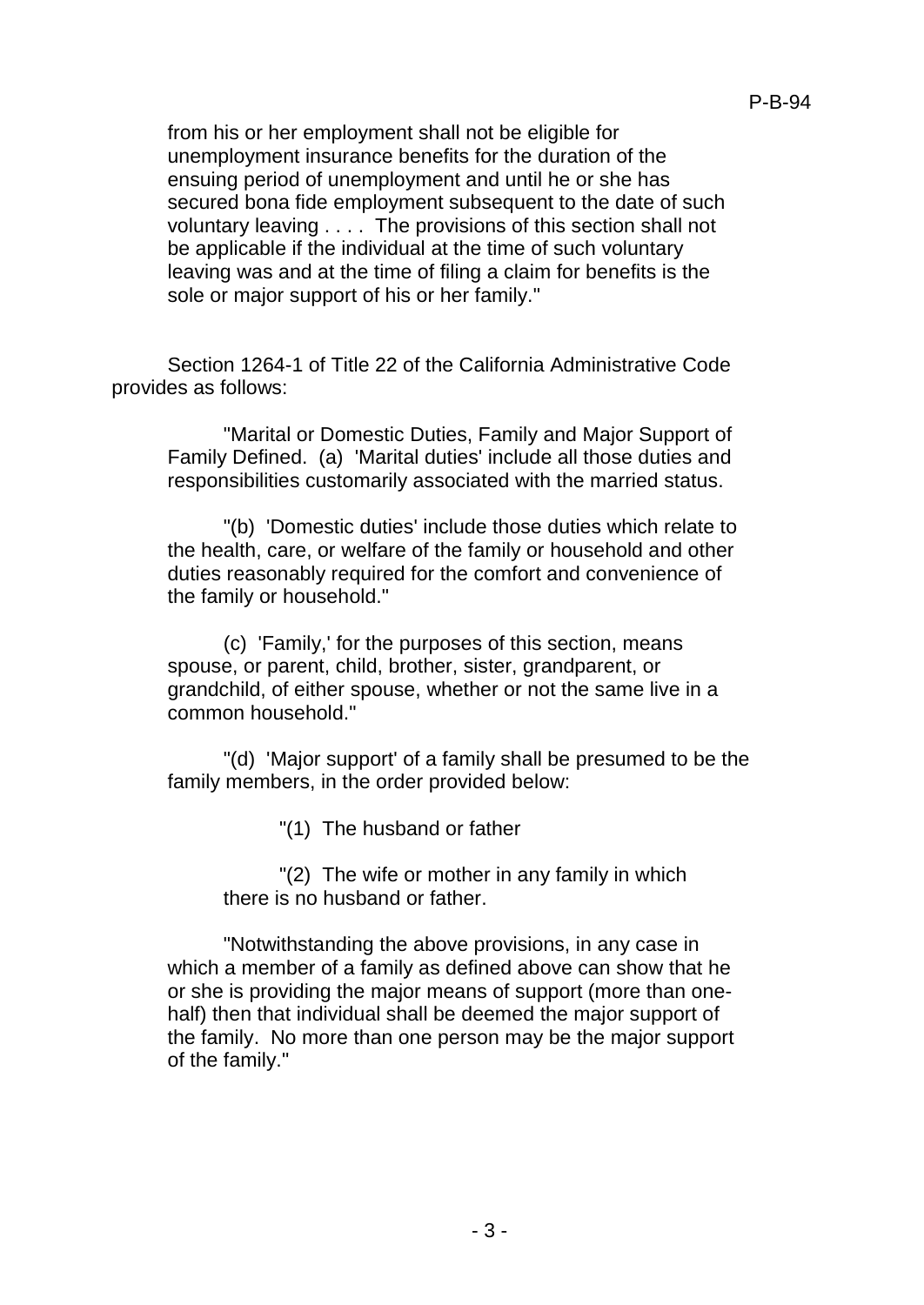In Benefit Decision No. 6109 we held that a married woman, who left work because of pregnancy, did so due to a marital or domestic duty and was ineligible for benefits under section 1264 of the code. It appears that our holding in Benefit Decision No. 6109 is controlling in the instant case unless a different rule applies to the claimant because she is not married. The referee found that a different rule did apply to the claimant for that reason. He reached that conclusion by misconstruing our holding in Appeals Board Decision No. P-B-58.

In Appeals Board Decision No. P-B-58 we did not hold that a single selfsupporting person could not leave work for a family or domestic reason. We recognize that on many occasions a single self-supporting individual may leave work to provide care for a family member or for some other domestic purpose and at the same time rejoin a family unit. In Appeals Board Decision No. P-B-58 we merely held that a single person could not, under any circumstances, be considered the major support of his family unless he was in fact a member of a family unit consisting of more than one person. We further held that under section 1264 of the code the more than one person family test applies both at the time of leaving work and at the time of applying for benefits.

In Appeals Board Decision No. P-B-58 we did not change or modify in any way our holding in Benefit Decision No. 6109. We reaffirm our decision in that case and again state that pregnancy falls within our definition of a domestic duty and it makes no difference whether or not the woman is married. It follows that the claimant in the present case is ineligible for benefits under the provisions of section 1264 of the code. She left work because of a domestic duty and being single she was not the major support of a family at the time she left her work.

A holding which under identical circumstances would grant benefits to an unmarried mother, but would deny benefits to a married mother is abhorrent to us. Nor do we find any support for such contention in the code sections as enacted by the legislature.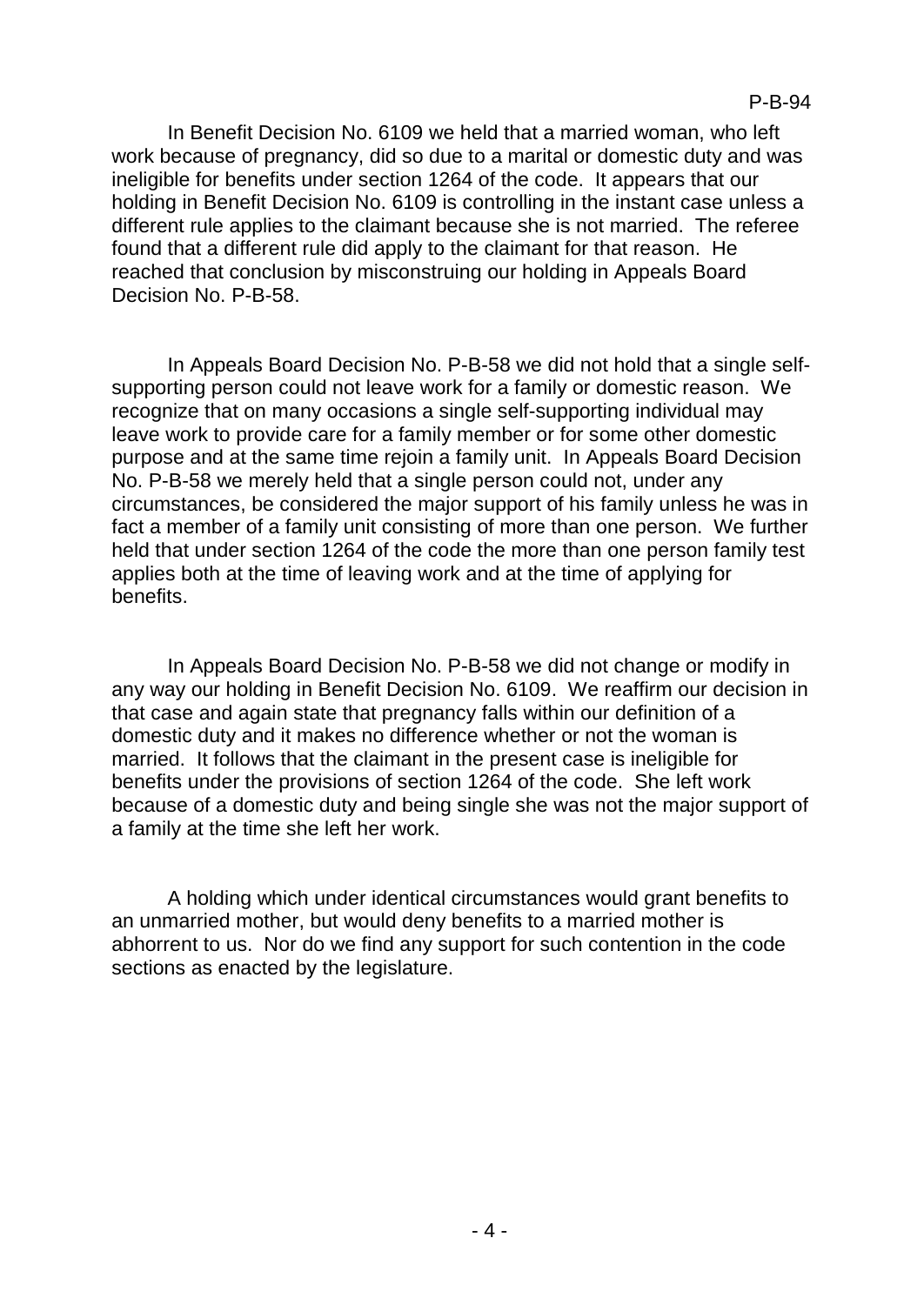## DECISION

The decision of the referee is modified. The claimant left her work with good cause within the meaning of section 1256 of the code but is ineligible for benefits under section 1264 of the code. The employer's reserve account is not relieved from benefit charges.

Sacramento, California, January 19, 1971.

# CALIFORNIA UNEMPLOYMENT INSURANCE APPEALS BOARD

ROBERT W. SIGG, Chairman

CLAUDE MINARD

JOHN B. WEISS

DISSENTING - Written Opinion Attached

LOWELL NELSON

DON BLEWETT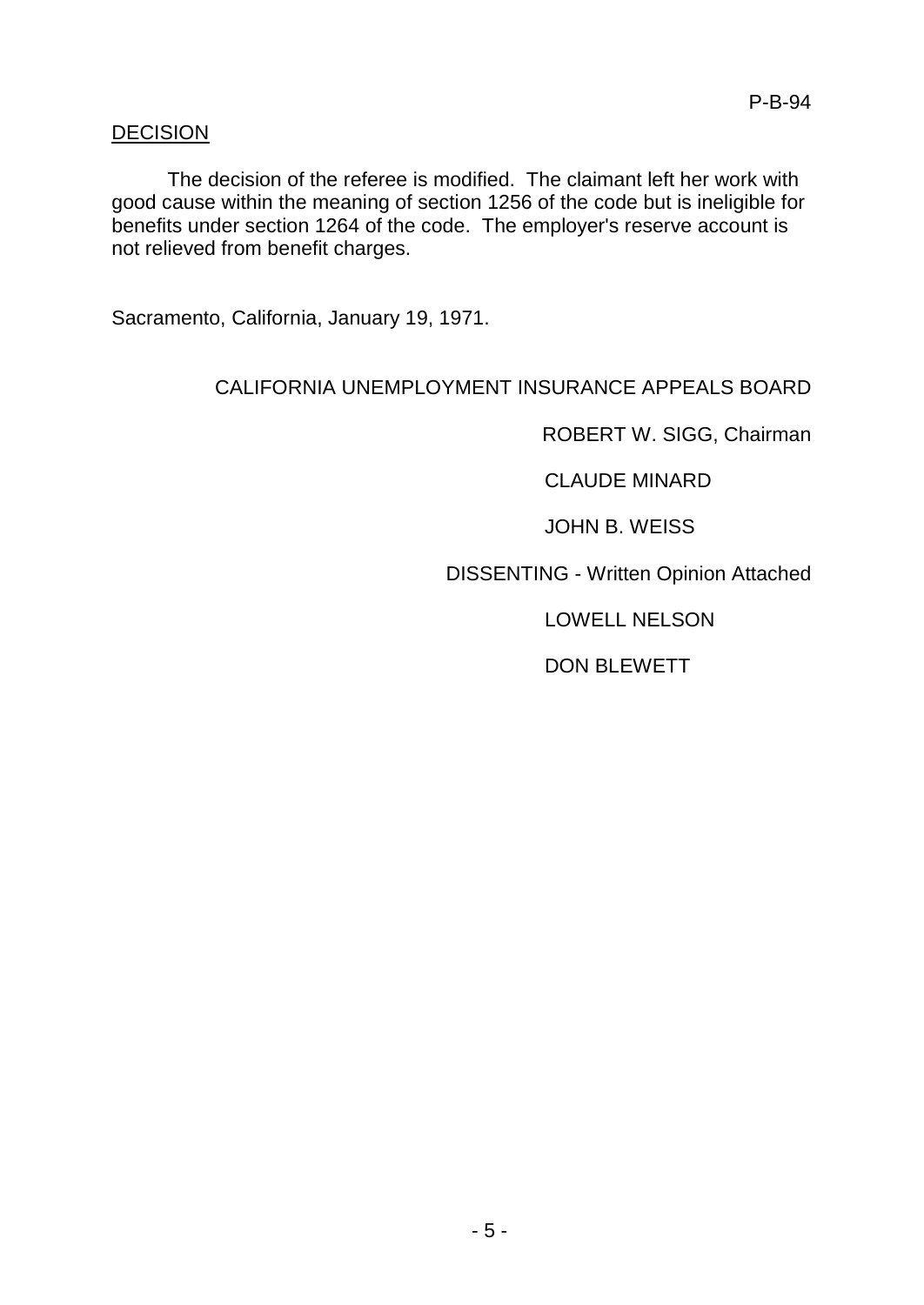## DISSENTING OPINION

We concur in the conclusion arrived at in the decision holding that the claimant had good cause for leaving her work and that the employer's reserve account is not entitled to relief from charges under section 1032 of the code. However, we cannot conclude that the claimant is ineligible for benefits under section 1264 of the code.

The majority opinion relies upon Benefit Decision No. 6109 for its conclusion that the claimant's leaving of work was a domestic duty.

In Benefit Decision No. 6109 the claimant was a married woman and resigned from her employment when she was in the eighth month of her pregnancy. In holding that it was "domestic duties" which caused the claimant to resign from her employment, the decision states:

". . . A normal pregnancy is a natural condition leading to motherhood. The status of motherhood necessarily exists in connection with the household or family and is, therefore, a status which is clearly 'domestic' within the dictionary definition of that term. . . ."

We can readily accept a concept that a leaving of work under such circumstances by a married woman falls within the scope of "marital duties" which is defined in section 1264-1 of Title 22, California Administrative Code, as including:

". . . all those duties and responsibilities customarily associated with the married status."

However, it is clear that in the case of an unmarried woman this concept cannot apply, and, if there is to be a denial of benefits under section 1264 of the code, there must be a finding that "domestic duties" caused the individual to resign from her employment.

Section 1264-1 of Title 22, California Administrative Code, provides in part: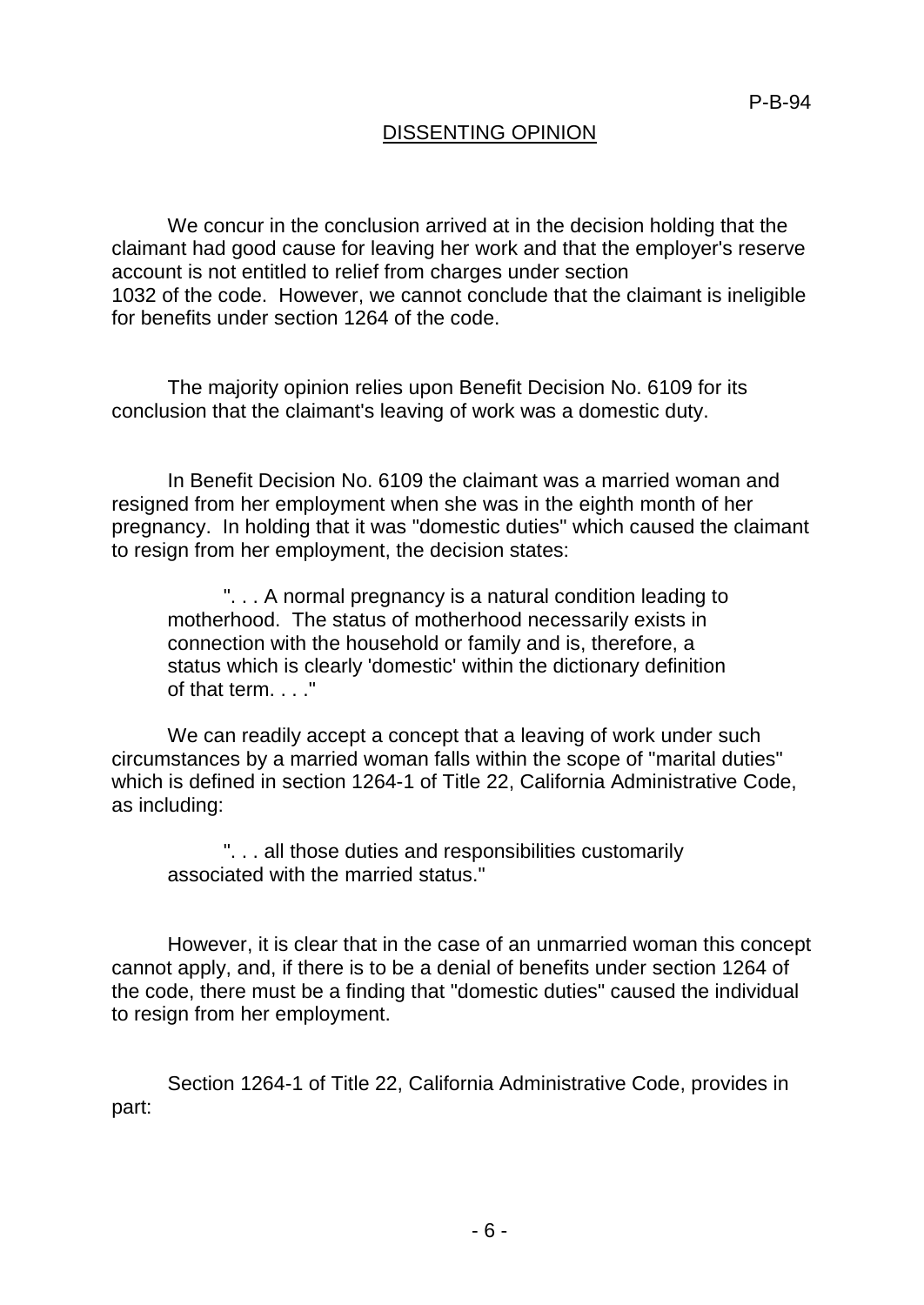"(b) 'Domestic duties' includes those duties which relate to the health, care, or welfare of the family or household and other duties reasonably required for the comfort and convenience of the family or household."

Under this definition it is indicated that "domestic duties" relate to the health, care or welfare of the family. In the case of an unmarried pregnant woman there may be no family other than the unborn child. That appears to be the situation herein. Thus, if, as the majority holds, the claimant left her work because of domestic duties, the domestic duties must relate to some duty she owed her unborn child and that child would constitute her family.

We are willing to accept this concept. We do so on the basis that under California statutory law an unborn child is deemed to be an existing person. Section 29 of the California Civil Code provides in pertinent part:

"A child conceived, but not yet born, is to be deemed an existing person, so far as may be necessary for its interests in the event of its subsequent birth . . . ."

In construing this section of the code the court in Scott v. McPheeters (1939), 33 C.A. 2d 629, 92 P. 2d 678 said:

"

The respondent asserts that the provisions of section 29 of the Civil Code are based on a fiction of law to the effect that an unborn child is a human being separate and distinct from its mother. We think that assumption of our statute is not a fiction, but upon the contrary that it is an established and recognized fact by science and by everyone of understanding. . . ."

\* \* \*

"It is common knowledge that when a child's lungs and organs are fully developed, even in a seven-months baby, it is frequently capable of living and that it actually exists as a human being separate and distinct from its mother*,* even though it is prematurely born by artificial means or by accident. Who may say that such a viable child is not in fact a human being in actual existence?" (Emphasis added)

In Lavell v. The Adoption Institute (1960), 185 C.A. 2d 557; 8 Cal. Rptr. 367, the court stated: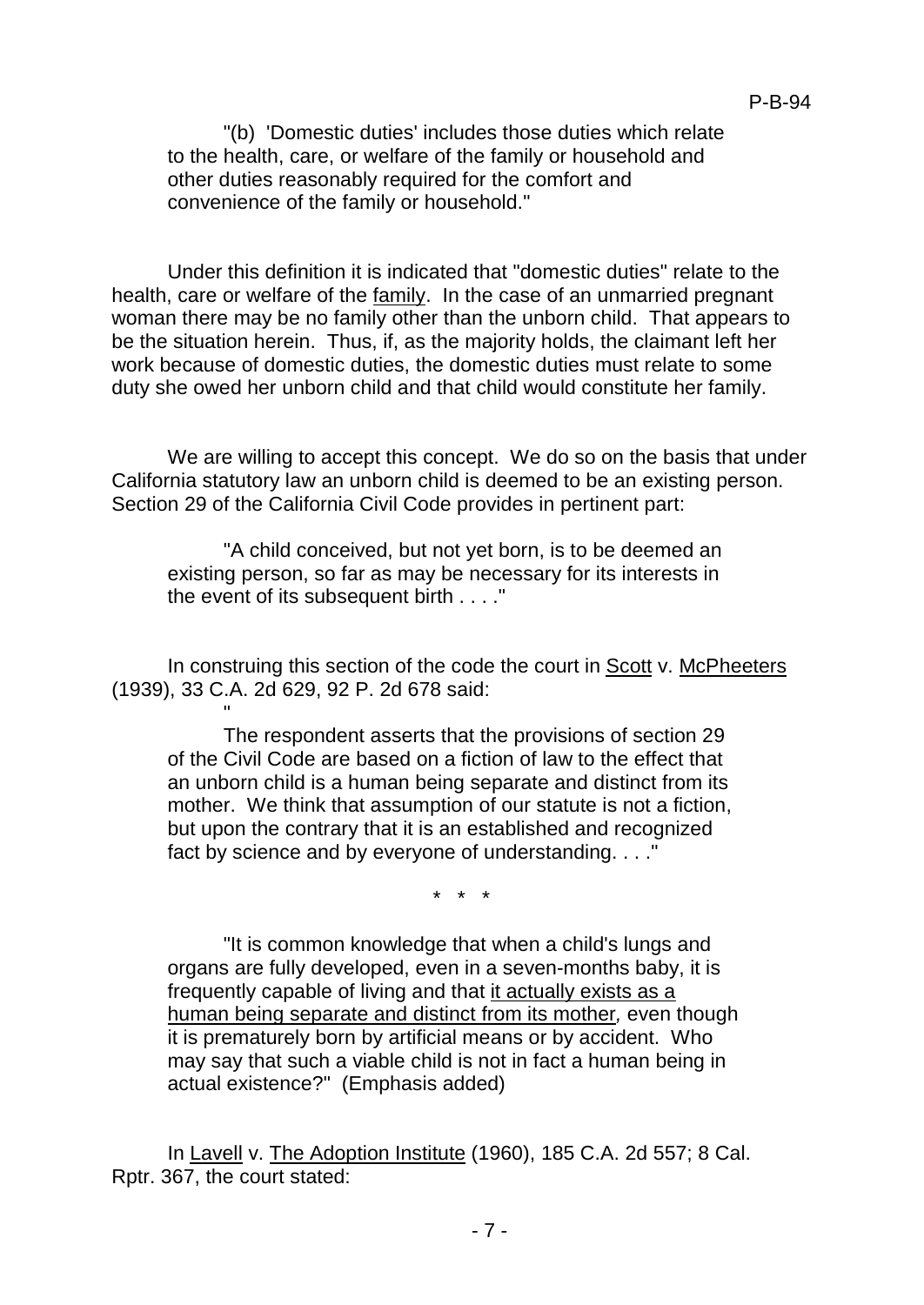"We hold that under section 29, the unborn child of unwed parents is an existing person for the purpose of adoption and we believe is as capable of being received into the family of the father, and to be as much a part of the family as an unborn child of married parents. . . ."

We think there is little doubt that the claimant owed a duty to her unborn child to maintain her own health and observe the customary prenatal precautions which would ensure a normal birth of her child. Clearly, under the law, she was obligated to refrain from any activities which were intended thereby to procure a miscarriage, except as provided in the Therapeutic Abortion Act. (section 275, California Penal Code) When the claimant left her work at her advanced state of pregnancy, she did so not only because of concern for her own health but also the health and welfare of her child. Thus, she left her work because of a domestic duty she owed a member of her family, her unborn child, who under the law was an "existing person."

Turning now to the question of major support, we find that the ineligibility provisions of section 1264 of the code are not applicable if the claimant at the time of voluntarily leaving work and at the time of filing a claim for benefits is the sole or major support of her family.

Section 1264-1 of Title 22, California Administrative Code, defines family as meaning:

"(c) 'Family,' for the purposes of this section, means spouse, or parent, child*,* brother, sister, grandparent, or grandchild, of either spouse, whether or not the same live in a common household." (Emphasis added)

In Appeals Board Decision No. P-B-58 the majority of the board stated:

"Proceeding then to an application of the definition [family] to a multitude of possible relationships, we have sought to relate a claimant's family status to an identifiable group (compare Benefit Decision No. 6422 with Benefit Decision No. 6706), or at the very least to one other person, usually a minor child, to whom a duty of support was owed when an immediate family or economic unit larger in size could not otherwise be readily ascertained (Benefit Decisions Nos. 6316, 6319 and 6320).